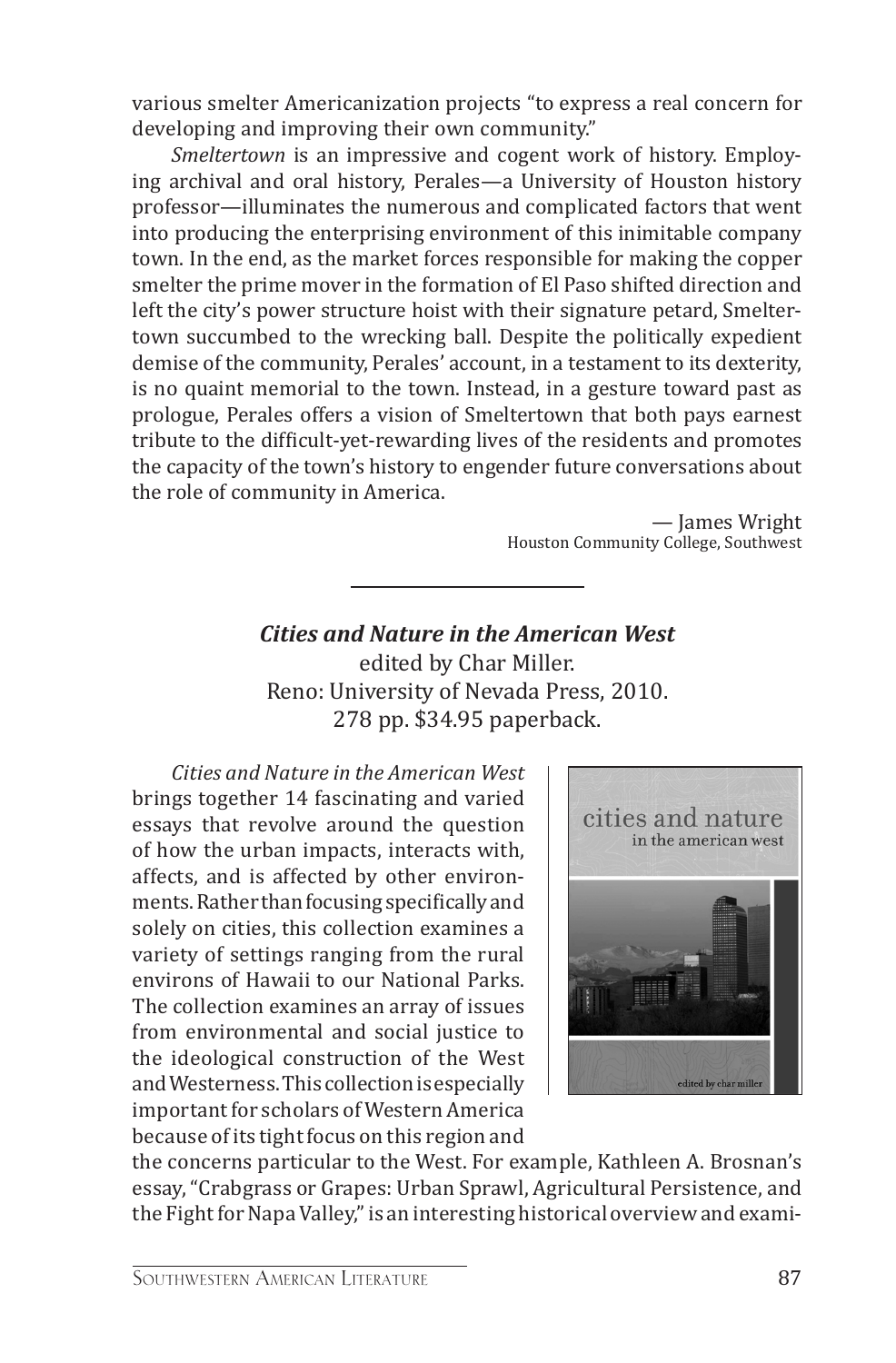nation of the outcomes, both positive and negative, of the 1968 rezoning of the valley as an agricultural preserve. The rezoning was an attempt to stem the growing tide of subdivisions and preserve viticulture in Napa Valley, but the decision had unintended long-term consequences, such as traffic congestion.

The collection is divided into four sections: "Land," "Water," "Campground," and "City." The three essays in the "Land" section tend to share the theme of reaction to urban and global demands. "Water" addresses questions of the legacy of water use in Western cities, while "Campground" looks at how American notions of exploring the great outdoors have created often paradoxical practices. "City" completes the book with a selection of essays that examine the presence of "nature" and natural resources within urban environments.

By and large, the contributors to the collection are historians and geographers, which makes this book a helpful interdisciplinary tool. Not only is the range of topics and approaches helpful to scholars of the West, but the accessibility and average lengths of the essays make them handy for teaching undergraduates in courses ranging from literature, to history and human geography. The collection can easily be studied as a whole, in sections, or by the chapter.

> — Kerry Fine Texas Tech University

*Murder City: Ciudad Juárez and the Global Economy's New Killing Fields* by Charles Bowden. New York: Nation Books, 2010. 316 pp. \$26.95 hardback, \$16.99 paperback.

## *Dreamland: The Way Out of Juárez*

by Charles Bowden, drawings by Alice Leora Briggs. Austin: University of Texas Press, 2010. 174 pp. \$40 hardback, \$19.95 paperback.

As regular readers of *Southwestern American Literature* may recognize, for several years now I have been touting in these pages Charles Bowden as the most important literary journalist of our times. If America, let alone its Southwest, has a more literary, prophetic writer of nonfiction, I still do not know who it is. And as Bowden draws ever-closer to 70 years of age, he continues publishing vital, quality books at a feverish pace, with three having come out during calendar year 2010, if one counts University of Texas Press' career-spanning *Charles Bowden Reader* (in the interest of all